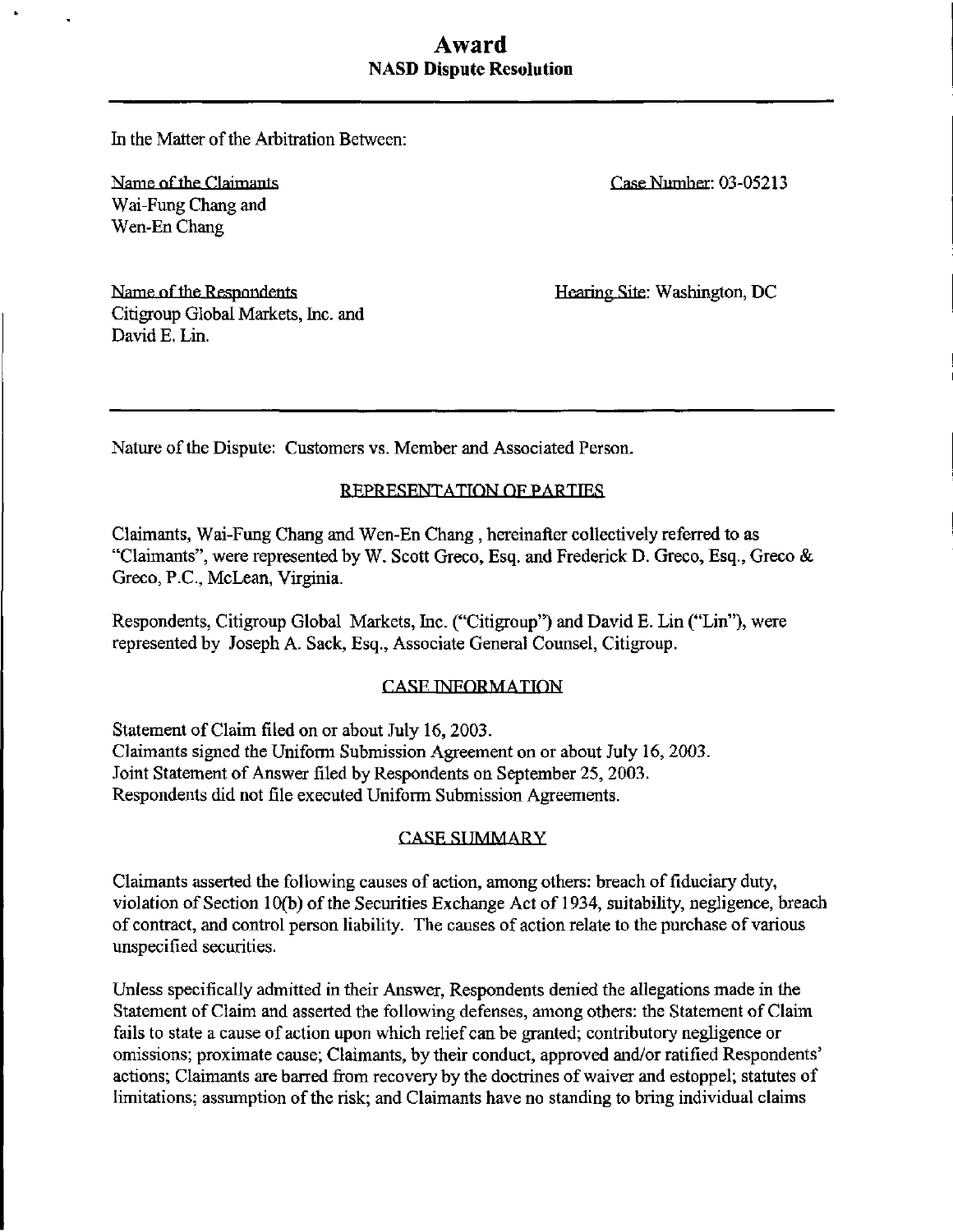NASD Dispute Resolution Arbitration No. 03095213 Award Page 2

regarding the joint account.

### RELIEF REQUESTED.

Claimants in their Statement of Claim requested:

| Compensatory Damages     | \$197,113.77       |
|--------------------------|--------------------|
| <b>Punitive Damages</b>  | \$500,000.00       |
| Interest                 | amount unspecified |
| Attorneys' Fees          | \$65,704.59        |
| Lost opportunity Damages | amount unspecified |
| Costs                    | amount unspecified |

Respondents in their Statement of Answer requested that the Claim be denied and dismissed with prejudice and that the Arbitration Panel (the "Panel") assess all costs against Claimants.

### OTHER ISSUES CONSIDERED AND DECIDED

Respondents Citigroup and Linn did not file with NASD Dispute Resolution, properly executed submissions to arbitration but are required to submit to arbitration pursuant to the NASD Code of Arbitration Procedure (the "Code")and are bound by the determination of the Panel on all issues submitted.

The parties have agreed that the Award in this matter may be executed in counterpart copies or that a handwritten, signed Award may be entered.

#### AWARD

After considering the pleadings, the testimony and evidence presented at the hearing, and the post-hearing submissions Panel has decided in full and final resolution of the issues submitted for determination as follows:

- 1. Respondents Citigroup and Lin are jointly and severally liable to and shall pay to Claimants compensatory damages in the amount of \$195,000.00, plus interest at 2% per annum on that amount. Interest shall be calculated on a simple basis and shall accrue from July 8, 2003 through the date the Award is paid in full;
- 2. Respondents are jointly and severally liable to and shall pay to Claimants attorneys' fees in the amount of \$65,00.00. Attorneys' fees are awarded pursuant to the Virginia Securities Act.

i

- 3. Respondents shall reimburse Claimants for the NASD claim filingfee in the amount of \$375.00;
- 4. All claims for punitive damages are denied in their entirety;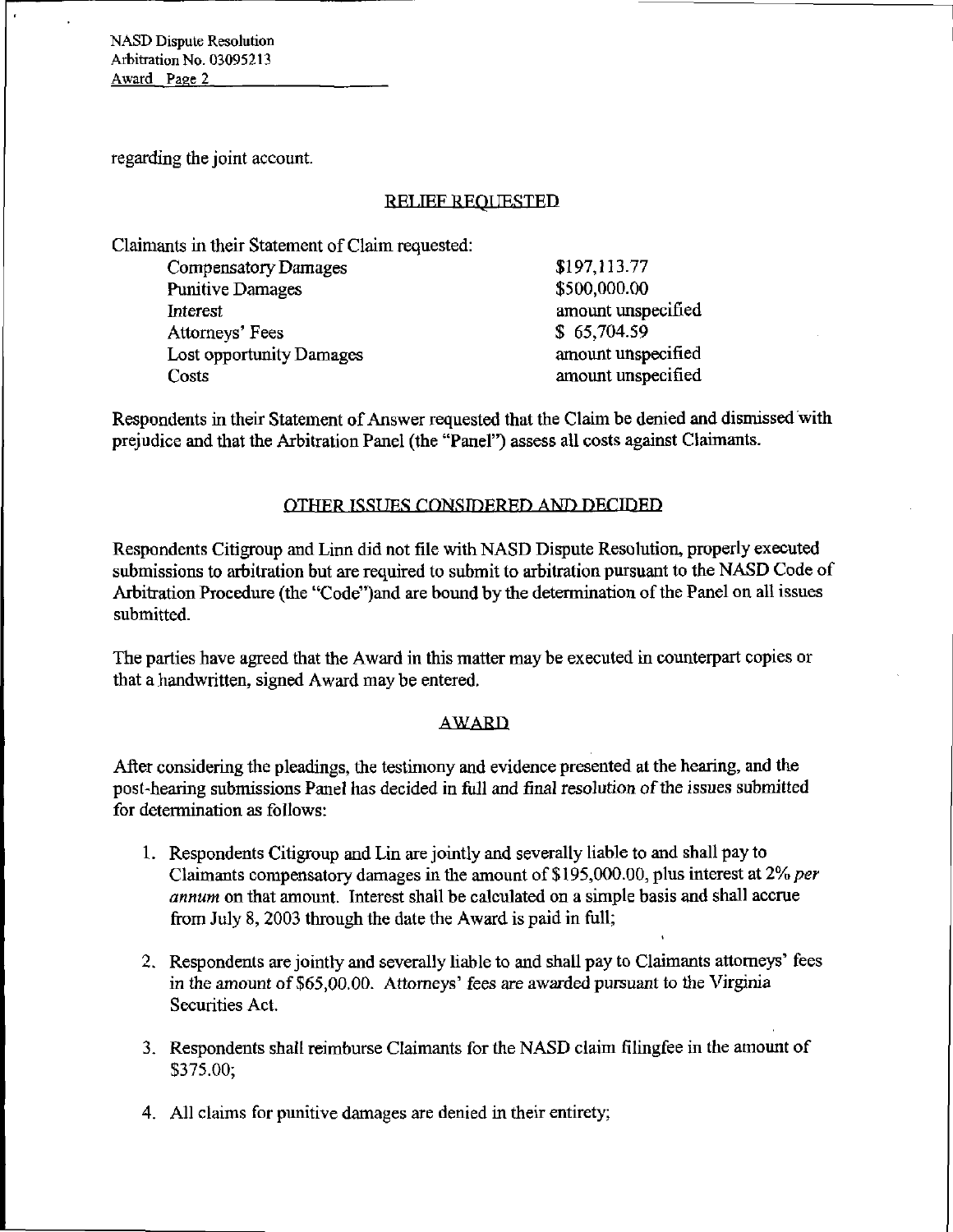- 5. The parties shall bear their respective costs except as Fees are specifically addressed below; and
- 6. Any and all relief not specifically addressed herein is denied in its entirety.

#### **EEES**

Pursuant to the Code, the following fees are assessed:

#### Filing Fees

NASD Dispute Resolution will retain or collect the non-refundable filing fees for each claim: Initial claim filing fee  $= $375.00$ 

#### Member Fees

Member fees are assessed to each member firm that is a party in these proceedings or to the member firms that employed the associated person(s) at the time of the events giving rise to the dispute. Accordingly Citigroup is a party.

| Member surcharge         | $=$ \$2,250.00 |
|--------------------------|----------------|
| Pre-hearing process fee  | $=$ \$750.00   |
| Hearing process fee      | $=$ \$4,000.00 |
| <b>Total Member Fees</b> | $=$ \$7,000.00 |

#### Forum Fees and Assessments

The Panel has assessed forum fees for each session conducted. A session is any meeting between the parties and the arbitrator(s), including a pre-hearing conference with the arbitrator(s), that lasts four (4) hours or less. Fees associated with these proceedings are:

| One (1) Pre-hearing session with a single arbitrator $\omega$ \$450.00 |                  |                    | $=$ \$ 450.00  |
|------------------------------------------------------------------------|------------------|--------------------|----------------|
| Pre-hearing conference:                                                | October 27, 2004 | session            |                |
| One (1) Pre-hearing session with Panel $@$ \$1,200.00                  |                  |                    | $=$ \$1,200.00 |
| Pre-hearing conference: February 27, 2004                              |                  | 1 session          |                |
| Six (6) Hearing sessions $\omega$ \$ 1,200.00                          |                  |                    | $=$ \$7,200.00 |
| Hearing Dates:                                                         | December 7, 2004 | 2 sessions         |                |
|                                                                        | December 8, 2004 | 2 sessions         |                |
|                                                                        | December 9, 2004 | <u> 2 sessions</u> |                |
| <b>Total Forum Fees</b>                                                |                  |                    | $=$ \$8,850.00 |

1 . The Panel has assessed \$8,850.00 of the forum fees jointly and severally to Respondents.

#### **FEE SUMMARY**

1. Claimant is assessed and shall pay the following fees: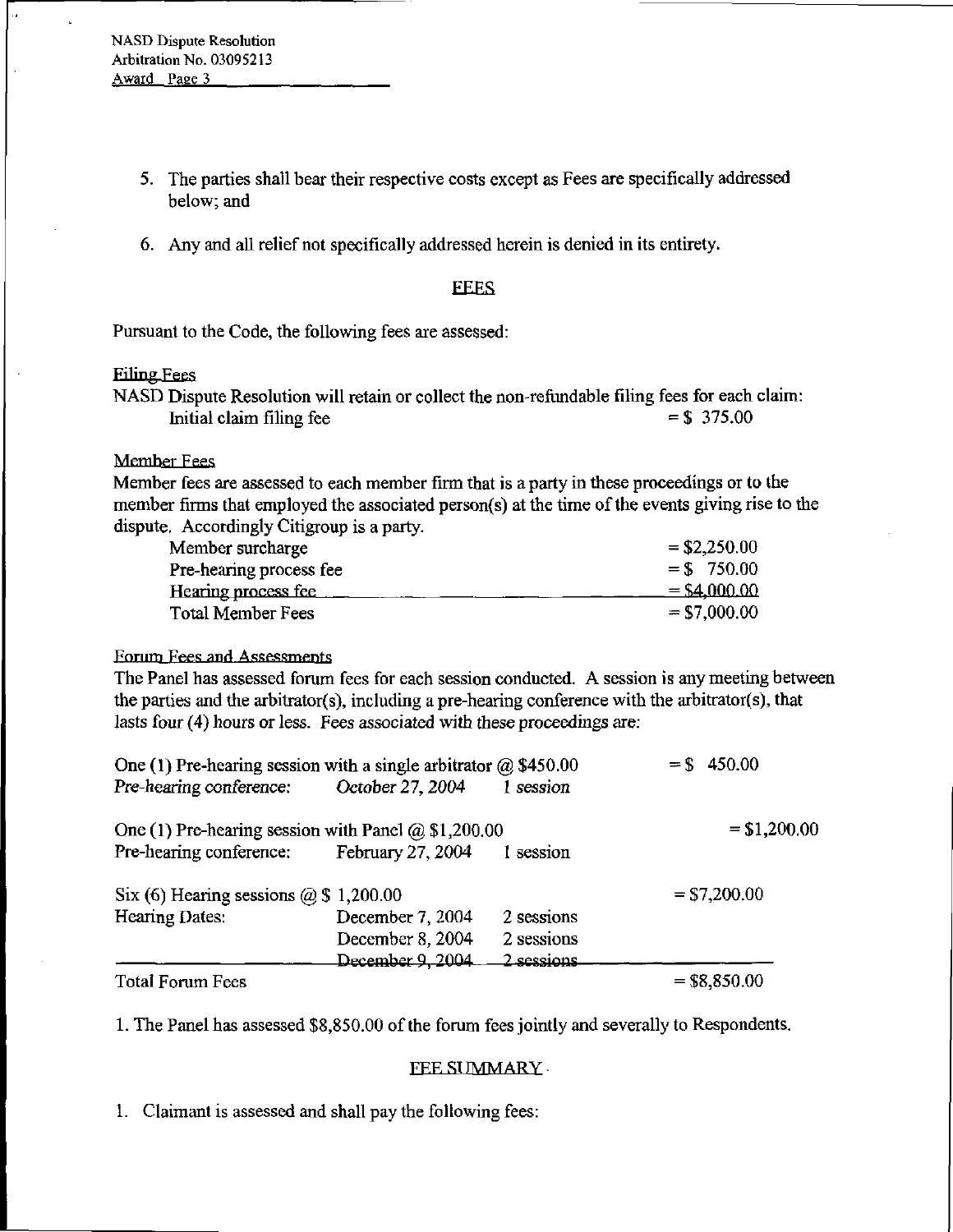| Initial Filing Fee   | $=$ \$ $-375.00$ |
|----------------------|------------------|
|                      |                  |
| Total Fees           | $=$ \$ 375.00    |
| Less payments        | $=$ \$1,575.00   |
| Refund Due Claimants | $=$ \$1,200.00   |

2. Respondent Citigroup is assessed and shall pay the following fees:

| Member Fees                         |       | $=$ \$7,000.00 |
|-------------------------------------|-------|----------------|
| <b>Total Fees</b>                   |       | $=$ \$7,000.00 |
| Less payments                       |       | $=$ \$7,000.00 |
| Balance Due NASD Dispute Resolution | $=$ S | 00.00          |

4. Respondents are jointly and severally assessed and shall pay the following fees:

| <b>Eorum Fees</b>                   | $=$ \$8,850.00   |
|-------------------------------------|------------------|
| <b>Total Fees</b>                   | $=$ \$8,850.00   |
| Less payments                       | - 00.00<br>$=$ S |
| Balance Due NASD Dispute Resolution | $=$ \$8,850.00   |

All balances are payable to NASD Dispute Resolution and are due upon receipt pursuant to Rule 10330(g) of the Code.

# ARBITRATION PANEL

Lester Louis Adams, Esq.  $\blacksquare$  Public Arbitrator, Presiding Chairperson Jane C. Carney, CPA  $\blacksquare$ Jane C. Carney, CPA - Public Arbitrator, Panelist<br>Carl W. Noller, III - Non-Public Arbitrator, Pan

- 
- 
- Non-Public Arbitrator, Panelist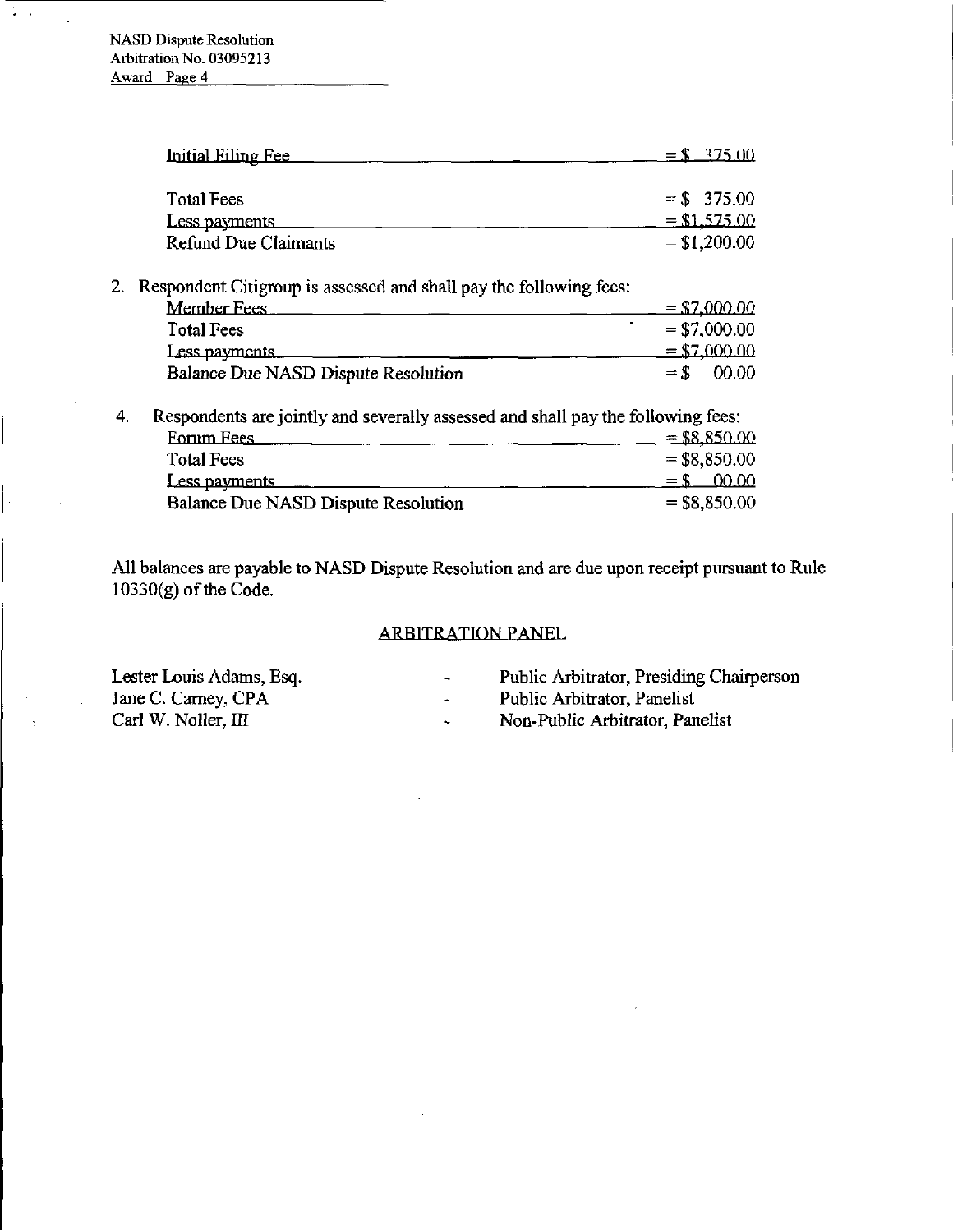NASD Dispute Resolution Arbitration No. 03095213 Award Page 5

 $\mathbf{r}=\mathbf{r}$ 

Concurring Arbitrators' Signatures

Lester Louis Adams, Esq. Signature Date Public Arbitrator, Presiding Chairperson

Jane C. Carney, CPA Signature Date Public Arbitrator, Panelist

Carl W. Noller, III Signature Date Non-Public Arbitrator, Panelist

Date of Service (For NASD Dispute Resolution office use only)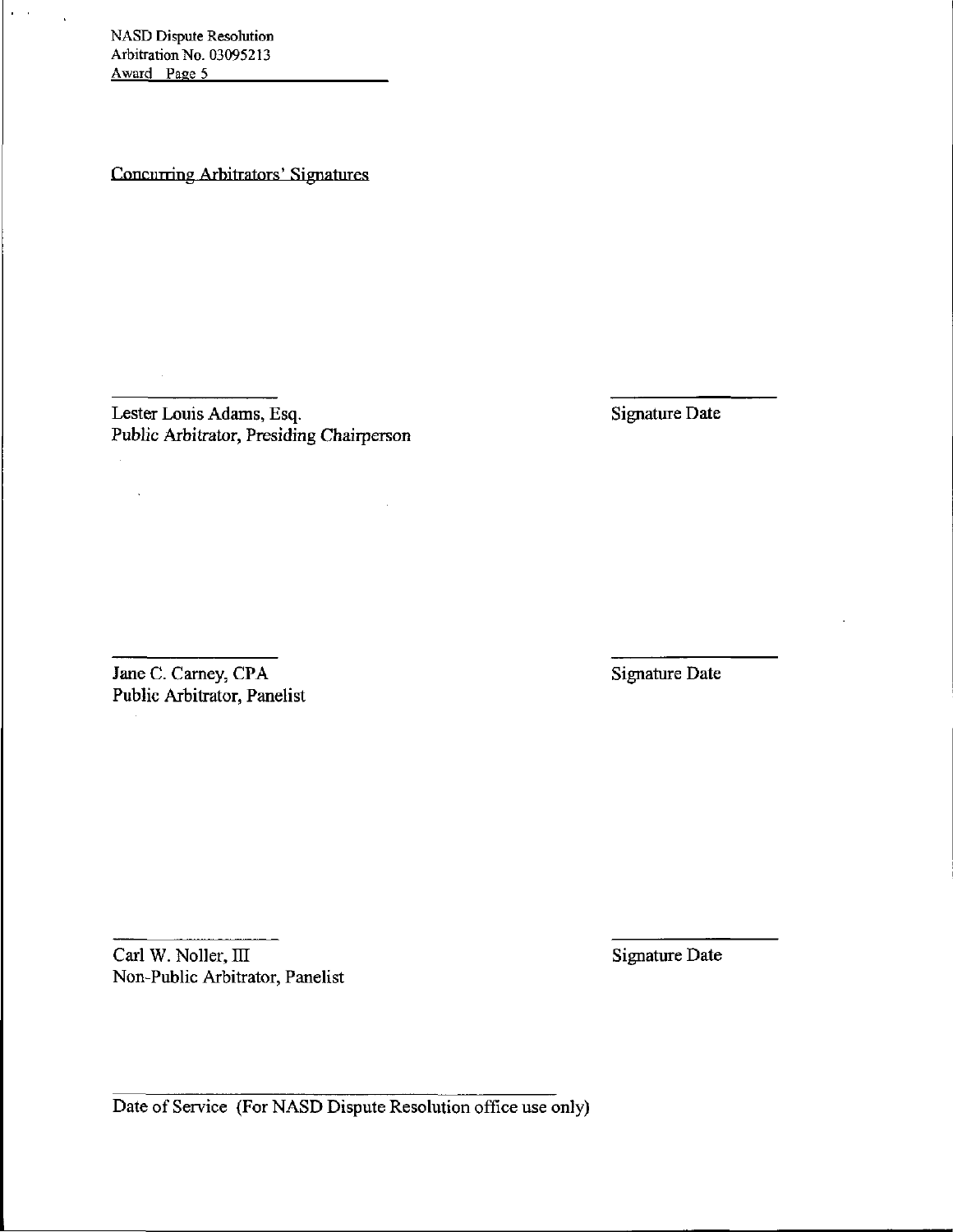IJ 006/006

NASD Dispute Resolution<br>Arbitration No. 03095213 Award Pace 5

Concurring Arhitrators' Signatures

Lester Louis Adams. £i Public Arbitrator, Presiding Chairperson

Signature Date

Jane C. Carney, CPA Public Arbitrator, Panelist

Signature Date

Carl W. Noller, III Non-Public Arbitrator, Panelist Signature Dat.;

ł  $12/27/04$ 

Date of Service (For NASD Dispute Resolution office use only)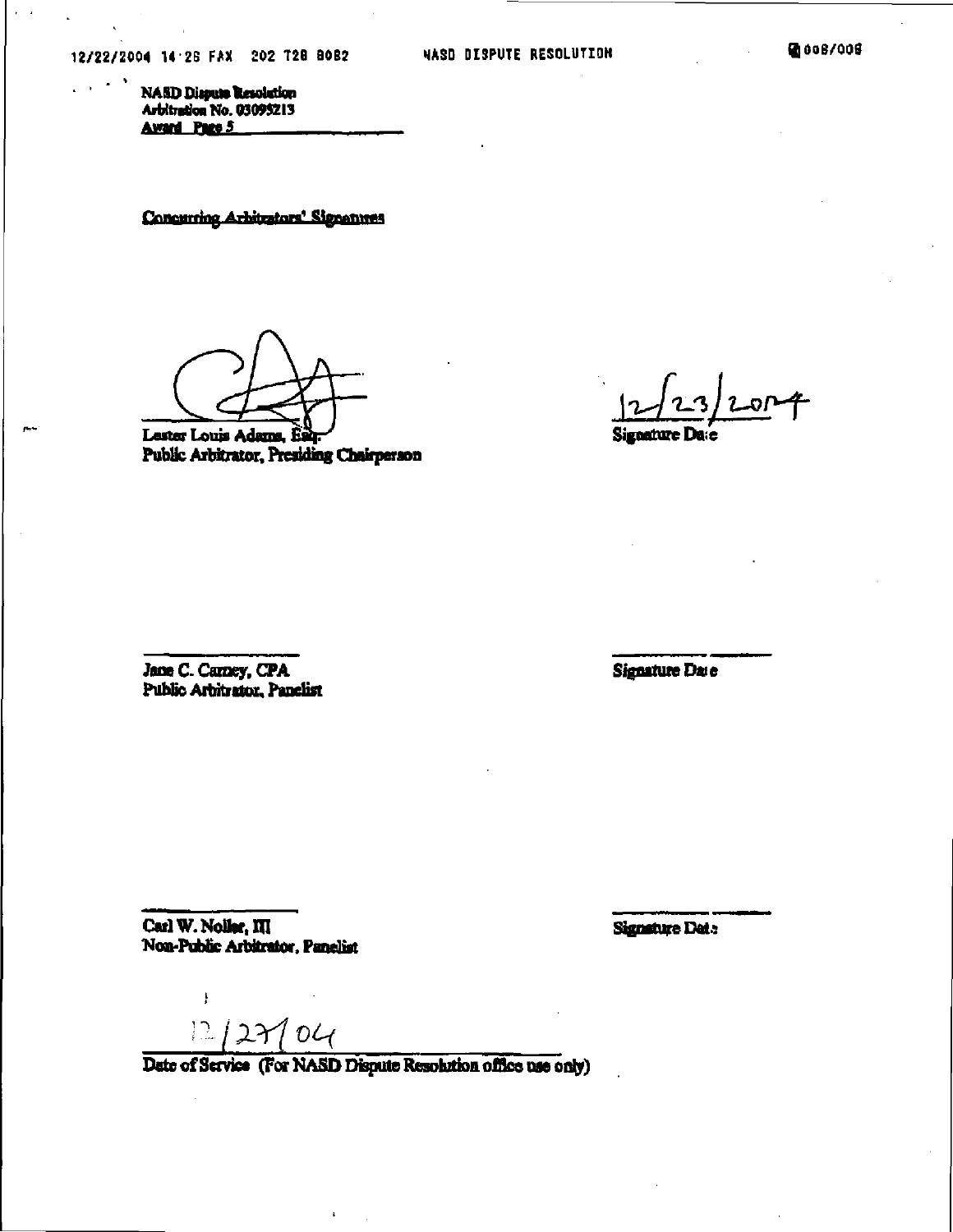12/23/2304 05;08 7036840823

12/22/2004 14:23 FAX 202 726 0002

**CARNEY** NASD DISPUTE RESOLUTION PAGE 02

团006/006

NASD Dispute Resolution NASD Dispute Resolution<br>Arbitration No. 01094213-  $\circ$  3 -  $\circ$  5  $\cdot$  1 3 Award Page 5

Concurring Arbitrators' Signatures

Signature Dare

Lester Louis Adams, Esq.<br>Public Arbitrator, Presiding Chairperson

Jane C. Carney, CPA

Public Arbitrator, Panelist

<u>004</u>

Signanute D. de

j

Carl W. Noller, III Non-Public Arbitrator, Panelist

12/27/04<br>Date of Service (For NASD Dispute Resolution office use only)